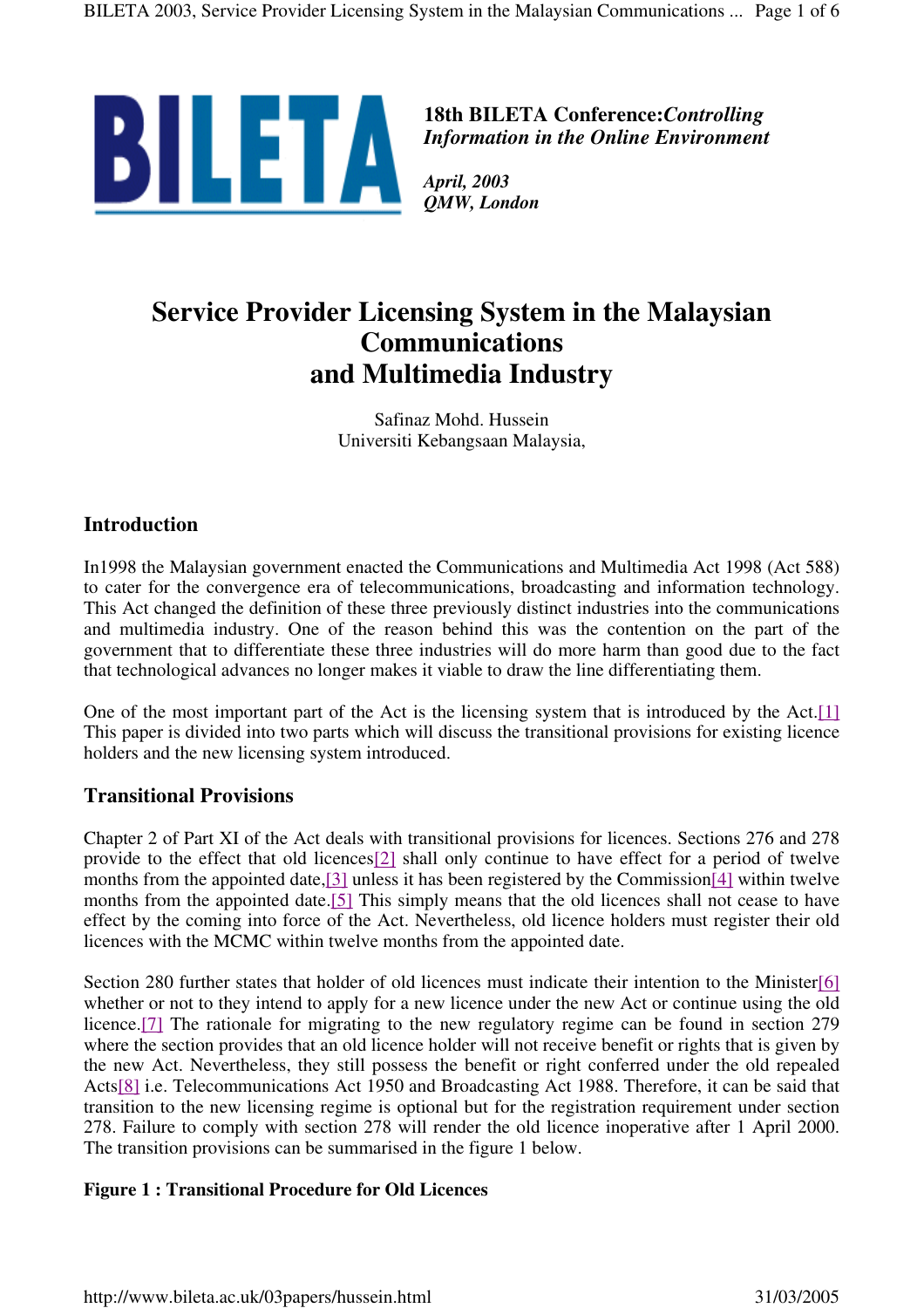

# **Licensing Under The Communications And Multimedia Act 1998**

The CMA licensing regime provides an activity based licensing regime which is technology neutral. Part IV of the CMA 1998 contains provisions relating to licences. There are two types of licences within four categories of licensable activities under the CMA 1998. A licensee therefore, may choose to provide services between eight possible types of licences. Section 126 of the Act prohibits any person from owning or providing any network facility, network service or applications service except with an individual or class licence. Under the Act any person who owns a network facility, provision of network service or applications services that is solely on the customer side of the network boundary<sup>[9]</sup> is exempted from licensing requirement under the Act.<sup>[10]</sup>

#### **Individual Licence**

An individual licence is granted to a person who conducts an activity which requires a high degree of regulatory control.[11] Section 6 of the CMA defines an individual licence as *a licence for a specified person to conduct a specified activity and may include conditions to which the conduct of that activity shall be subject.* Section 27(1) further provides that a person who wants to operate under an individual licence may apply in writing to the Communications and Multimedia Commission and the Commission shall make recommendations to the Minister within sixty days of receiving the application whether or not that person should be granted an individual licence.[12] These provisions merely provides the procedures for an application of an individual licence. It does not however,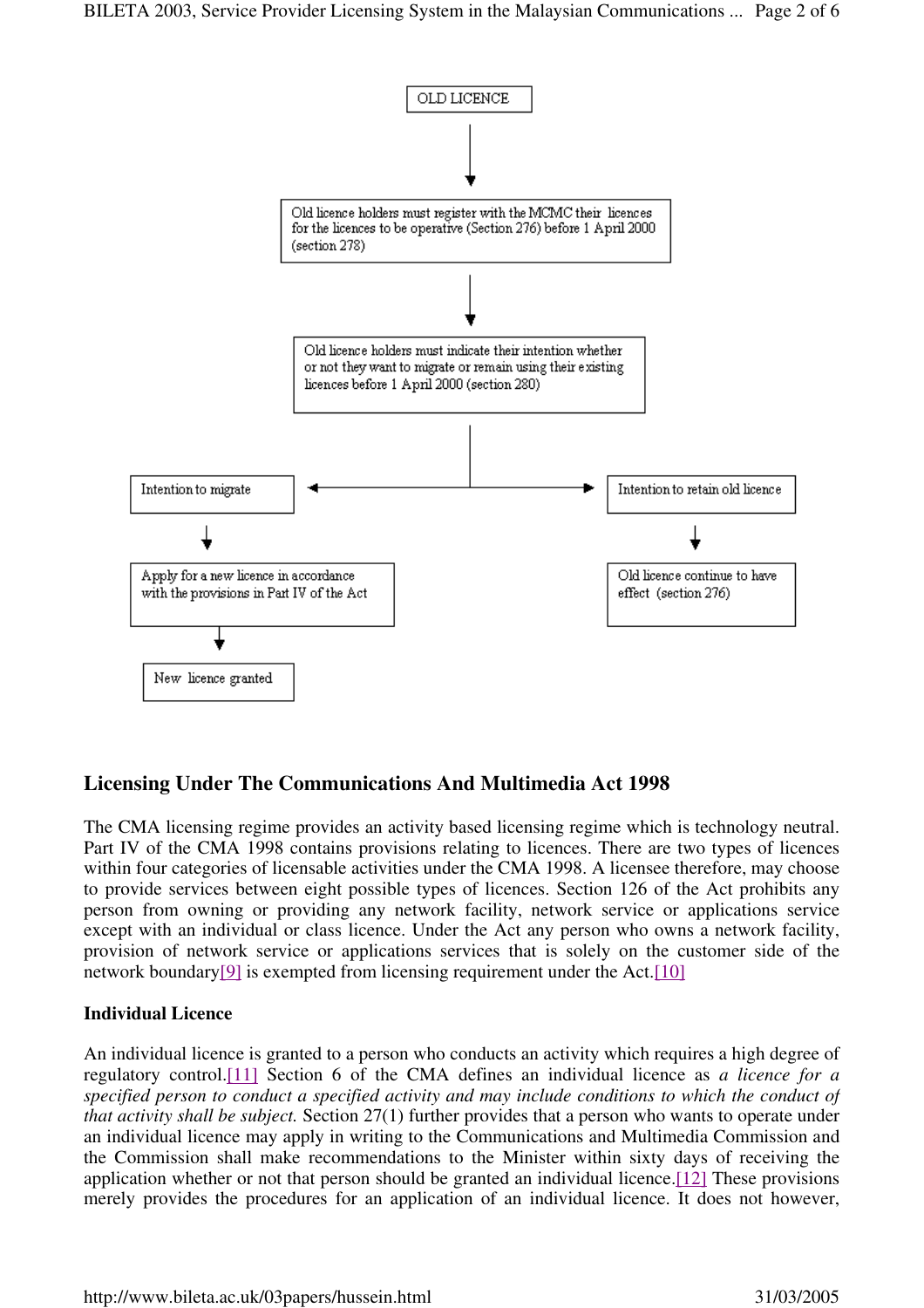differentiate it with class licence. Nevertheless, it could be said that an individual licence is similar to any type of licence whereby the applicant has to apply in writing to the regulator concerned or in other words it refers to a licence to operate an activity where there is the highest degree of regulatory control. Examples of local companies holding an individual licences are Digi Telecommunications, Telekom Malaysia Bhd., Celcom (Malaysia) and Maxis International. These companies have each been granted three types of individual licences i.e. network facility individual licence, network service individual licence and applications service individual licence. They provide services like earth stations, fixed links and cables, public payphones facilities, radio communications transmitters and links, satellite hubs, towers, poles, ducts and distribution services, cellular mobile services and IP telephony.[13]

#### **Class Licence**

Class licence is a type of licence introduced into the industry by the CMA 1998 to cater for the needs of small operators. It has a lighter form of regulatory control and minimal procedural requirements. In class licence, the minister sets out the rights and obligations which apply *generally* to persons engaged in a particular activity. Section 6 defines a class licence as a *licence for any or all persons to conduct a specified activity and may include conditions to which the conduct of that activity shall be subject.* Section 131 further provides that a person shall not operate under a class licence in respect of any network facilities, network or applications service unless registered by the Commission.

The Minister may grant a class licence in respect of any activity requiring a licence under the CMA [14] and a person who falls within a class licence that has been granted by the Minister under section 44(1) may operate an activity by submitting a registration notice to the Commission.[15] This simply means that a Minister will grant class licences and lists what services fall under these different types of class licences. An operator therefore needs to check whether the type of service he intends to provide fall under any of the services that is listed by the Minister. If the service is not listed in the determination then the operator needs to apply for an individual licence for that same activity. The Communications and Multimedia (Licensing) Regulations 2000 restrict a foreign individual who is not a permanent resident and foreign company (as defined under the Companies Act 1965) from registering a class licence.[16] Examples of local companies who is a registered class licensee are Information Network Services, Time dotNet Bhd. And Maxis Mobile Sdn Bhd. . These companies hold applications service class licence for Internet access, messaging and directory services.[17]

#### **Licensable Activities**

Within the two-abovementioned licence types, there are four licensable activities. A person who wishes to provide a service to the industry must provide service that falls within these four categories i.e. network facility, network service, applications service and content applications service.

#### *Network Facilities*

Network facility is an activity which provide facilities or infrastructures to the industry upon which network, applications and content applications services depend for example earth stations, broadband fibre optic cables, telecommunications lines and exchanges, radio communications transmission equipment, mobile communications base stations and broadcasting transmission towers and equipment.[18] In addition to this, section 130 provides that the Minister may determine that a licensed network facilities provider, other than the owner of any network facilities, be a nominated facilities provider for the network facilities and thereby exempting the owner of the network facility from the provisions of the Act.

#### *Network Service*

The services that fall under this category are services that provide basic connectivity and bandwidth to support a variety of applications services for example broadcasting distribution services, cellular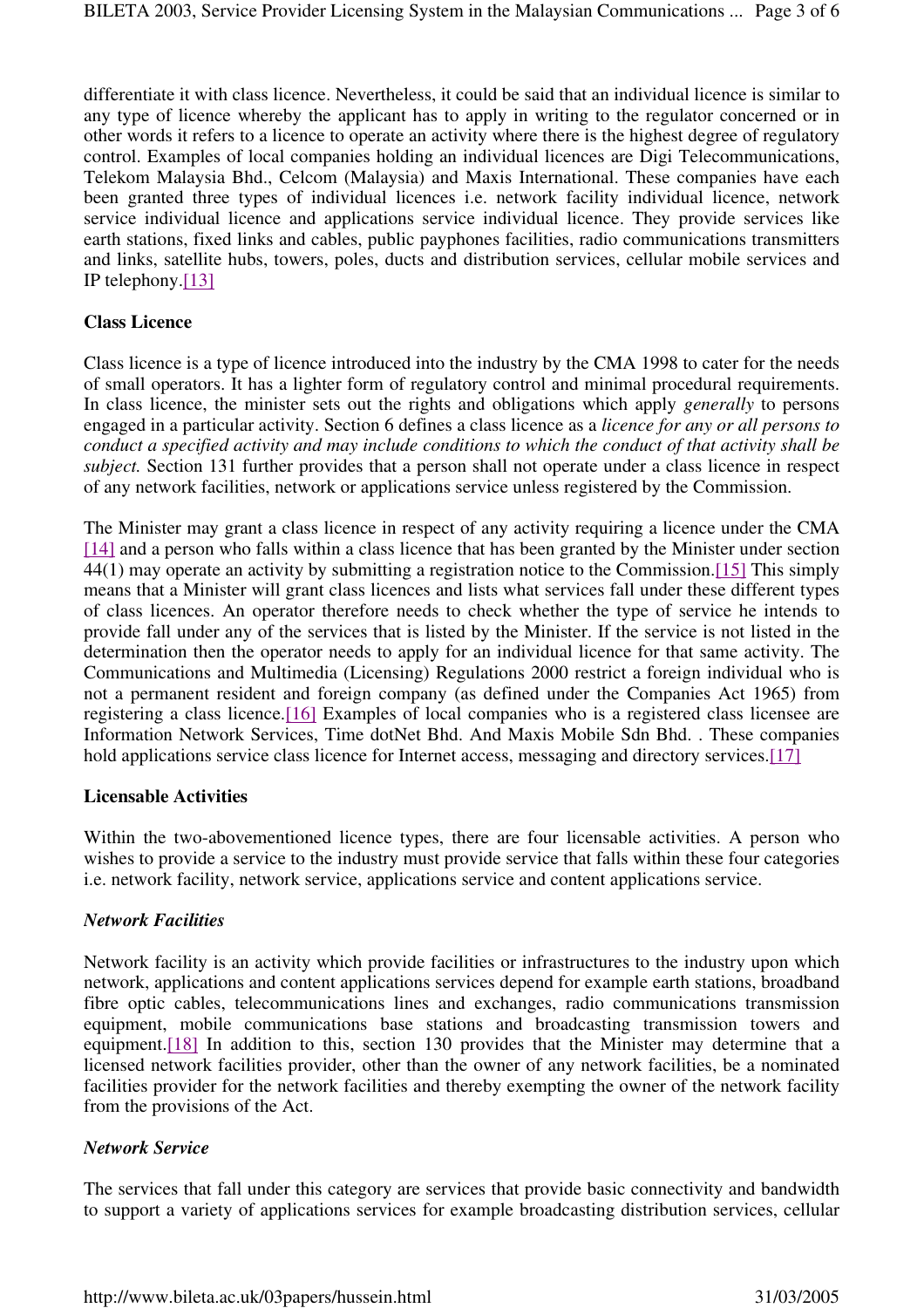mobile services, customer access services and mobile satellite services.[19] In other words, network services enable connectivity or transport just like a car on a road. Most of the network service provider in this country are also the owner to a network facility, however, a network service provider who does not own a network facility may provide network service using a network facility owned by another provider.[20]

#### *Applications Service*

Applications services provide particular functions or capabilities delivered to end-users such as voice services, data services, electronic commerce and other transmission services.[21] The Act also contains provisions on *required applications service.* Section 192 provides that the Minister may determine a list of required applications services which may include,

- emergency services;
- directory assistance services;
- operator assistance services; and
- services for disabled consumers.[22]

#### *Content Applications Service*

Content applications services provide a type of applications service which contains content. In other words, it is a subset of applications service. Examples of content applications services are traditional broadcasting, online publishing and information services.[23]

Section 205 prohibits a person from providing a content applications service unless with an individual or class licence. Further, section 207 and 209 contain provisions for closed content applications service and limited content applications service respectively. Section 207 exempts from licensing requirement any closed content applications service. In the absence of any determination made by the Minister, a closed content applications service is a closed content applications service is confined to a single dwelling or a content applications service provided only to the employees or officers of a single body corporate. [24]

A limited content applications service provider is also exempted from holding an individual licence though he may be subject to a class licence.[25] Lastly, section 208 provides that any content incidental to the service is exempted from licensing.

#### **Matters to be Considered in Determining Licensing Requirement**

The process and matters to be considered by a person wishing to apply for a licence under the CMA 1998 is twofold. Firstly, the person has to identify the activity that he is providing. In other words, he has to ensure that his service is one of the four categories of licensable activities, i.e. network facility, network service, applications or content applications. Secondly, he has to determine the type of licence required, i.e. individual or class.[26]

# *Identification of Licensable Activity*

Identification of licensable activity involves the determination on the part of the prospective licensee to break down the services he intends to provide. He has to be able to distinguish the activity to match the type of service he intends to provide. If it involves providing infrastructure like cables, lines and exchanges, then the licensable activity is network facility. If it involves particular functions, it is applications service. After determining the activity, the prospective licensee needs to determine the type of licence required. This step in the process of licensing determines whether there is a need for licensing per se.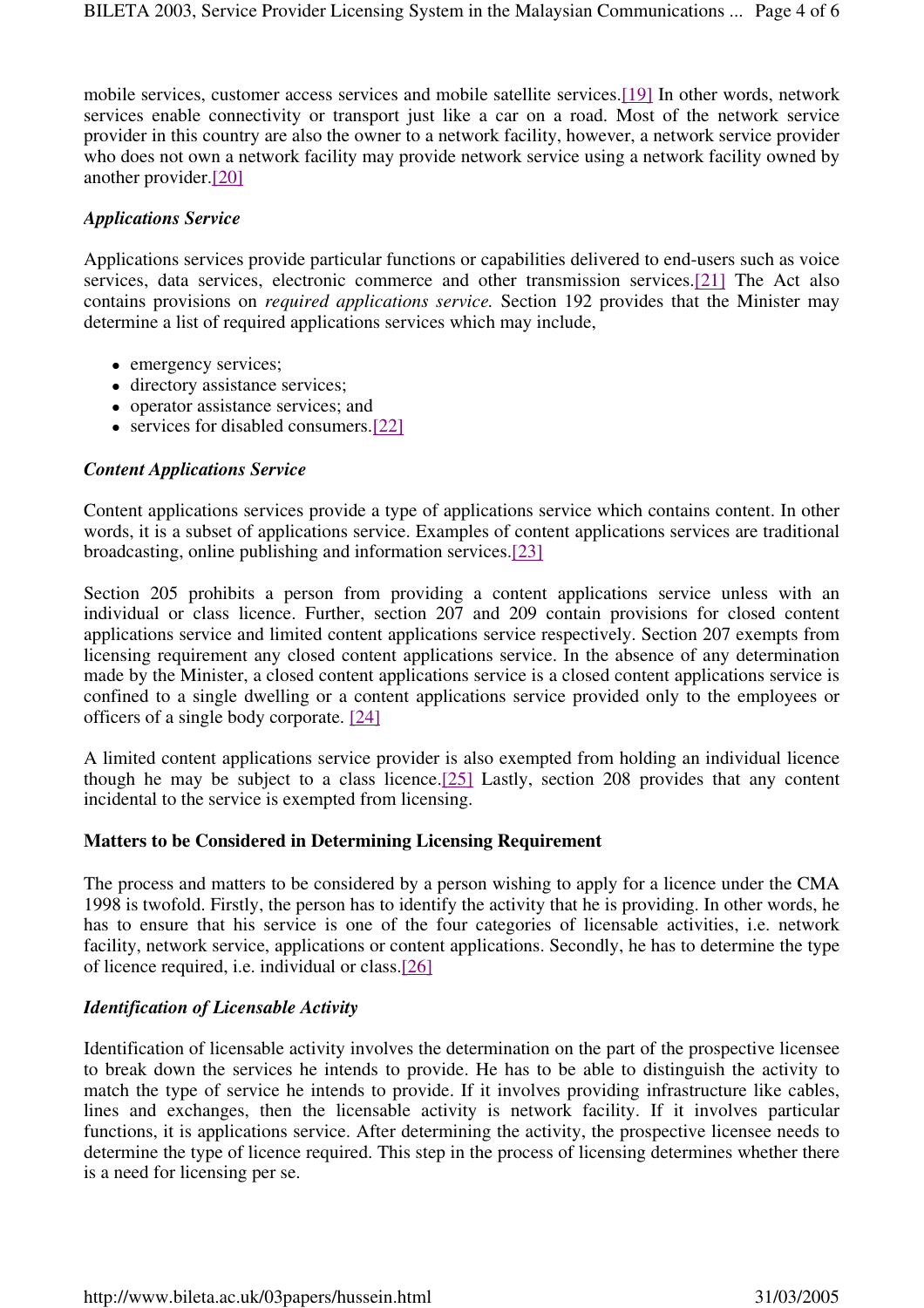### *Determination of the Types of Licence Required*

Determination of the type of licence requirement depends on whether the operator is either a significant provider or a minor provider.[27] A significant service provider relates to amongst others a facility that has a significant economic impact, forms or are part of a network made available to the general public, has a high degree of influence on the community, etc. on the other hand, a minor service provider do not meet the criteria of significant service provider. [28] The Malaysian Communications and Multimedia Commission in its paper on licensing requirement provided the definition of significant service provider as follows:

1. *A significant Network Facility is a network facility that:*

- *Forms a core part of a network used in the provision of communications services that are made available to the general public and are likely to be of broad appeal;*
- *Is likely to have a significant economic impact on the sector; and/ or*
- *The physical nature of the facility is likely to have a material environmental impact.*
- *2. A significant network service is a network service that:-*
	- *Is made available to the general public and is likely to be of broad appeal; and/or*
	- *Is a key input service in downstream markets or a "bottleneck" service; and*
	- *Is used to provide basic connectivity services by means of commonly available consumer equipment; or*
	- *Is used to provide basic connectivity services by means of which members of the general public acquire standard applications services.*

3. *A significant applications service is an applications service that:-*

- *Is made available to the general public and is likely to be of broad appeal;*
- *Is highly pervasive;*
- *Provides communications functionally by means of commonly available consumer equipment; and*
- *Is considered to be a standard communications applications service.*

4. *A significant content applications service is a content applications service that:-*

- *Is made available to the general public and is likely to be of broad appeal; and*
- *Provides content that is able to be received by commonly available consumer equipment; or*
- Is likely to exert a high degree of influence in shaping community views in Malaysia.[29]

Having determined whether or not a person is providing significant or minor service, a prospective licensee may apply for an individual licence if he is providing a significant service and a class licence in the case of a minor service.

# **Conclusion**

The CMA 1998 is a very unique piece of legislation. It has not passed the period of child bearing but for the past four years it has proven to be very promising. The transitional period has lapsed and those who wish to migrate into the new regulatory regime have indicated their intention to do so. The licensing system is based on the government's contention that it is no longer viable to categorize the licences according to the technology used but rather by the activity the provider seek to provide. This is to ensure that it does not go out of date when new technology is used to provide the same service and it also shows the character of the CMA 1998 which stresses on longevity.